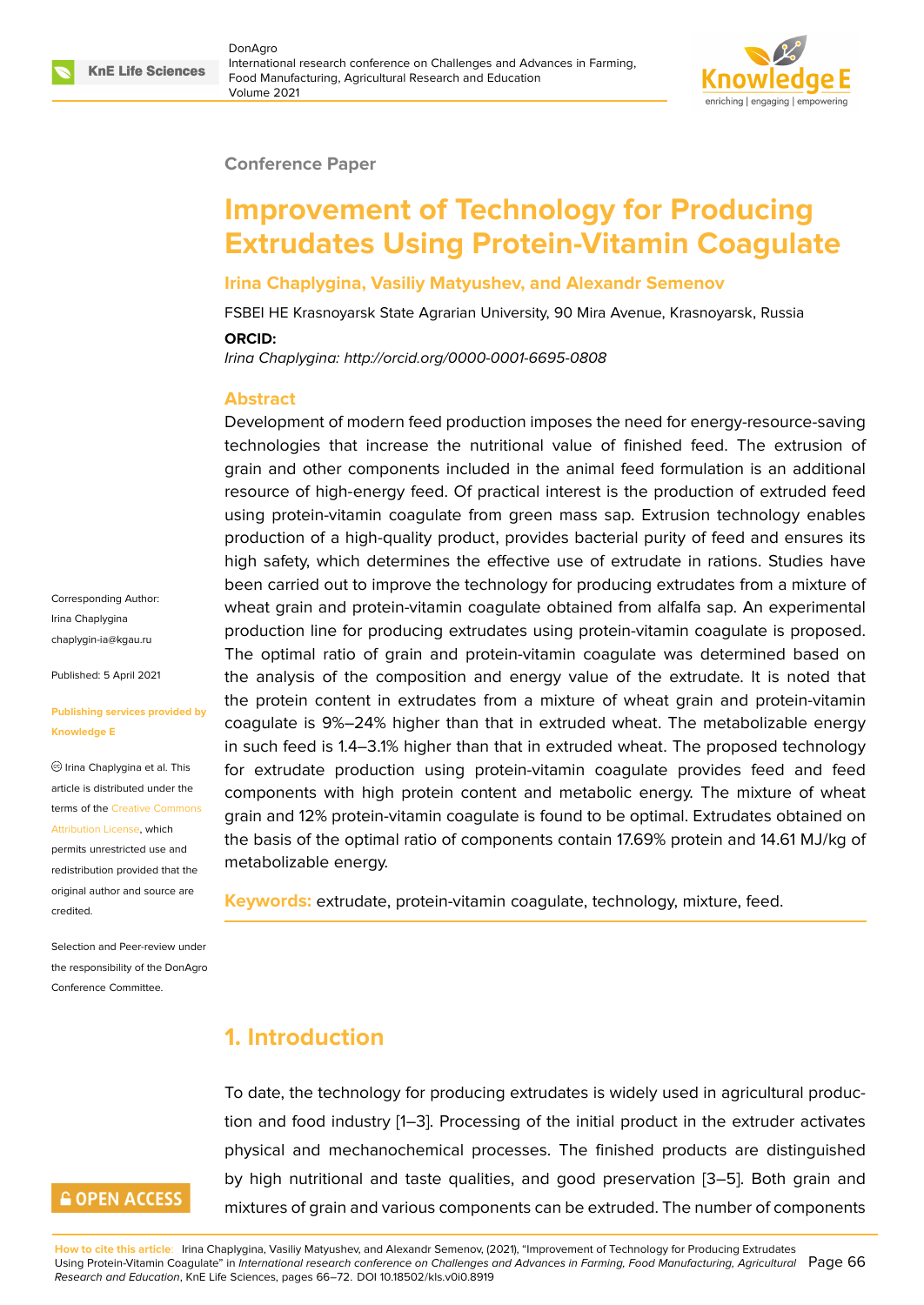used is limited by the moisture content of the mixture supplied for extrusion and the recommended formulation for the diet of animals [6–8]. The general patterns of changes in the biochemical composition of the initial product during extrusion have been previously studied in detail [9–11]. However, the components used and their quantity, as well as the region, affect the composition a[nd](#page-5-3) [en](#page-5-4)ergy value of the finished product. As a rule, the rational percentage of the components and their energy value are determined empirically.

In the production of extruded feed, the use of protein-vitamin coagulates from green sap is of practical interest. To obtain a protein-vitamin coagulate, the technology of mechanical dehydration of green mass is employed, which is followed by protein coagulation. The high nutritional value of coagulate is not only due to its high protein content [12, 13], but also due to its amino acid composition [14, 15].

The development of a technology for extrudate production using protein-vitamin coagulate from green sap is relevant for both agricultural and food production. The use of e[xtr](#page-6-0)[uda](#page-6-1)tes from a mixture of grain and a protein-v[ita](#page-6-2)[min](#page-6-3) coagulate will solve the problem of increasing the nutritional and energy value of feed through the use of available raw materials and provide valuable components for use in food industry.

The purpose of the study is to improve the technology for producing extrudates using a mixture of wheat grain and protein-vitamin coagulate from green mass sap.

### **2. Methods and Equipment**

The study was carried out on the instructional farm and in the Engineering Center of the FSBEI HE Krasnoyarsk State Agrarian University. The technology was developed on the basis of the extruded feed production line with a capacity of 300 kg/h. For the introduction of a protein-vitamin coagulate during extrusion, an experimental line has been created for mechanical dehydration of green mass, sap filtration, sap coagulation, coagulate isolation, and transportation to a screw mixer. Protein-vitamin coagulate was obtained on a patented experimental setup [15].

The resulting coagulate was mixed with wheat in the amount of 5.0%, 8.5%, 12.0% and subjected to extrusion. The protein-vitamin coagulate and finished extrudates were analyzed for the content of essential nutrients [an](#page-6-3)d energy value calculated for dry weight and compared with baseline extruded wheat.

The extrudate composition was analyzed by generally accepted methods in the Research Test Center of the FSBEI HE Krasnoyarsk State Agrarian University.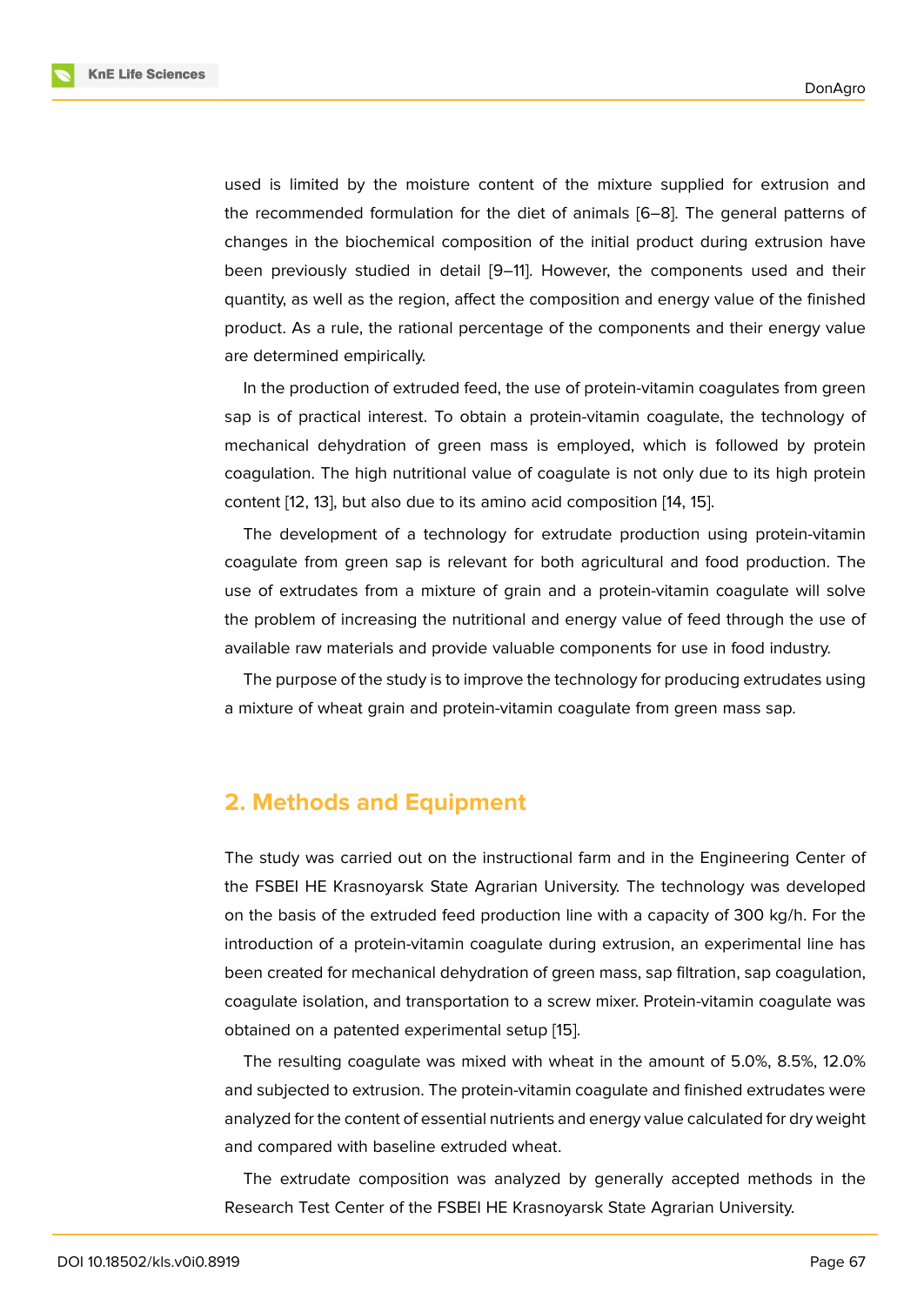## **3. Result Sand Discussion**

The technological scheme for the production of extrudates from a mixture of wheat grain and protein-vitamin coagulate is illustrated in Figure 1.

The technological process of producing extrudates from grain and protein-vitamin coagulate falls into three stages: preparation of grain for ext[ru](#page-3-0)sion; production of proteinvitamin coagulate; mixing and extrusion of components.

The first and last stages are carried out using the baseline (Figure 1, 1–11). Pre-cleaned wheat grain enters hopper 1 and is fed into storage hopper 3 by screw conveyor 2 above crasher 4. The crushed grain is fed by means of air conveyor 5 into mixer 6 located on scales 7. After feeding the entire mass of grain, the protein-vitamin c[o](#page-3-0)agulate enters the mixer, according to the formulation. The mixture is fed by scraper conveyor 8 into hopper with agitator 9 and then into extruder 10. The finished extrudate is fed by conveyor 11 for storage.

In order to produce a protein-vitamin coagulate, an experimental production line is proposed in addition to the baseline (Figure 1, 12–22). The green mass is delivered and unloaded into green mass feeder 12 and is fed into hydraulic press 14 using scraper conveyor 13. The pulp formed after pressing is loaded using scraper conveyor 15 into freight vehicles for further delivery to the plac[e](#page-3-0) of feeding animals or to the silage trench. The green sap is pumped by pump 16 into storage tank 17 for further coagulation.

First, green sap is sent to filter 18 for purification from fibrous plant impurities, and then to experimental coagulator 20. A total of 1 g/l of ascorbic acid is added to green sap as an antioxidant and for improved coagulability of proteins in the medium. In this regard, coagulation of the sap is performed under sparing heating modes. The resulting protein-vitamin coagulate and brown sap are pumped into separation vessel 22 by pump 21. After separation, the coagulate is fed into mixer 6 to produce a mixture for extrusion or is supplied for conservation. Brown sap is used to grow feed yeast or to fertilize soils.

Analysis of the protein-vitamin coagulate showed the presence of 37.1% to 42.44% protein in its composition, depending on the growing conditions and the harvest time of alfalfa. According to previous studies, the protein is characterized by a high content of carotene and essential amino acids such as valine, lysine, threonine, and tryptophan [15]. The data obtained allow us to recommend the use of protein-vitamin coagulate of alfalfa as a component for feed enrichment. Preservation or drying the coagulate is associated with additional costs. Therefore, the actual solution is to use it in the process [of e](#page-6-3)xtrusion with grain. At the same time, high moisture content of the protein-vitamin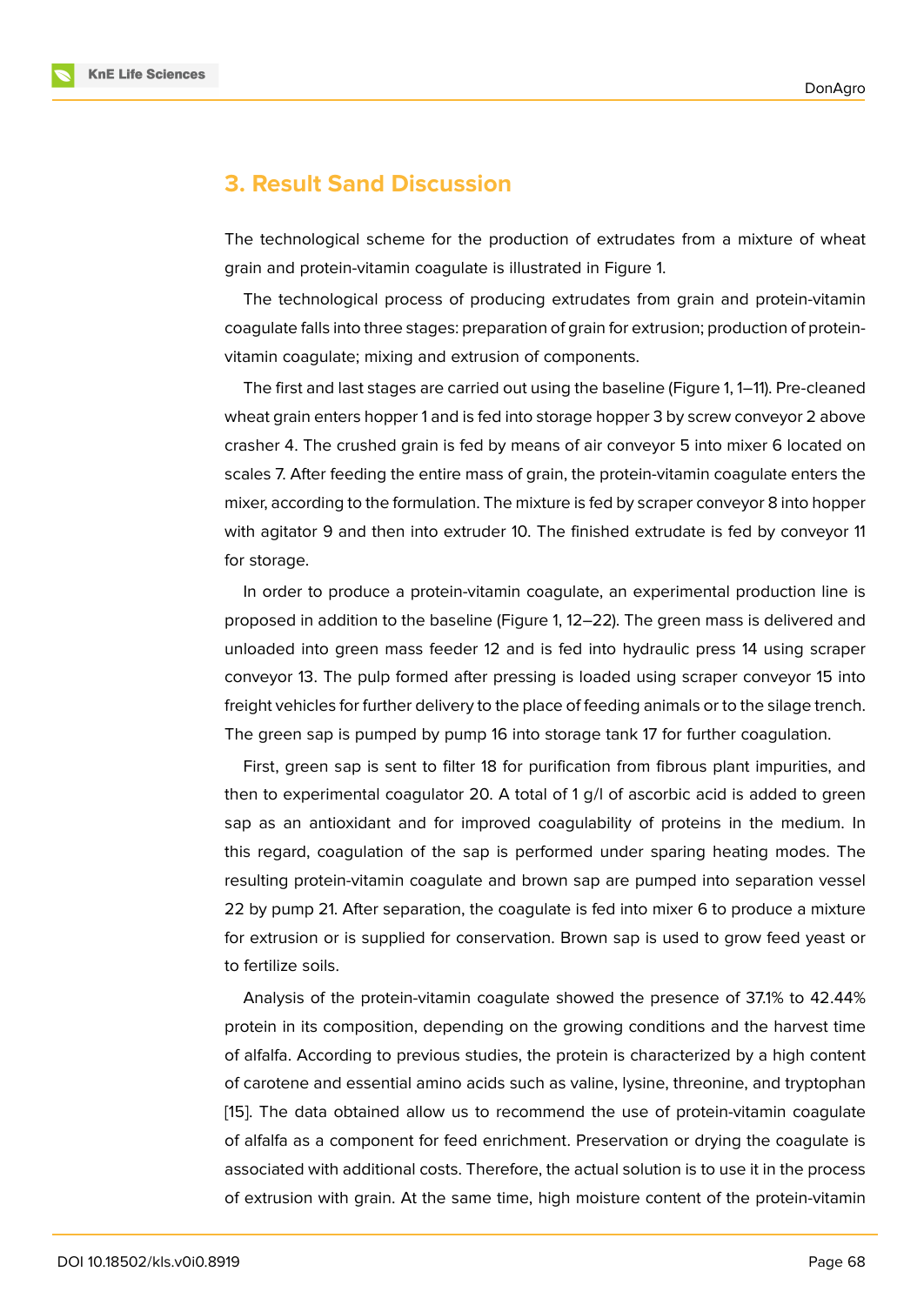coagulate (85–89%) does not allow the creation of a mixture with its high content, since the moisture content before extrusion should not exceed 20%. In this regard, it is necessary to determine the optimal composition of the mixture.



<span id="page-3-0"></span>**Figure** 1: Technological scheme for production of extrudated feed with an experimental line intended for production of protein-vitamin coagulate: 1 – hopper for grain fodder; 2 – screw conveyor; 3 – storage bin; 4 – crusher; 5 – air conveyor; 6 – screw mixer; 7 – scales; 8, 11, 13, 15 – scraper conveyor; 9 – storage hopper with agitator; 10 – extruder; 12 – green mass feeder; 14 – hydraulic press; 16, 19, 21 – pump; 17 – storage tank for green sap; 18 – mechanical filter; 20 – green sap coagulator; 22 – container for separating coagulate and brown sap,  $a -$  extrudate,  $b -$  green mass pulp,  $c -$  protein-vitamin coagulate for extrusion, d – protein-vitamin coagulate for conservation, e – brown sap

Based on the preliminary calculation of the moisture content of mixtures, the proteinvitamin coagulate was mixed with wheat in the amount of 5.0%, 8.5%, and 12.0%. The analysis showed that the protein content in extrudates from a mixture of wheat grain and protein-vitamin coagulate is 9%–24% higher than that in extruded wheat (Figure 2, a). At the same time, the fiber content is 67–69% lower (Figure 2, b), which is due to replacement of part of wheat with components with low fiber content, and due to more active splitting of wheat during extrusion of the moist mixture.

The amount of metabolizable energy in the resulting extrud[ate](#page-4-0)s shows a positive dynamics when the amount of protein-vitamin coagulate in the mixture grows up (Figure 3).

When 5.0% protein-vitamin coagulate is added to the mixture before extrusion, metabolizable energy increases by 1.4% compared to that in extruded wheat. When [8](#page-4-1).5% and 12% coagulate is used in the mixture, metabolizable energy increases by 1.9% and 3.1%, respectively. A further increase in the amount of coagulate in the composition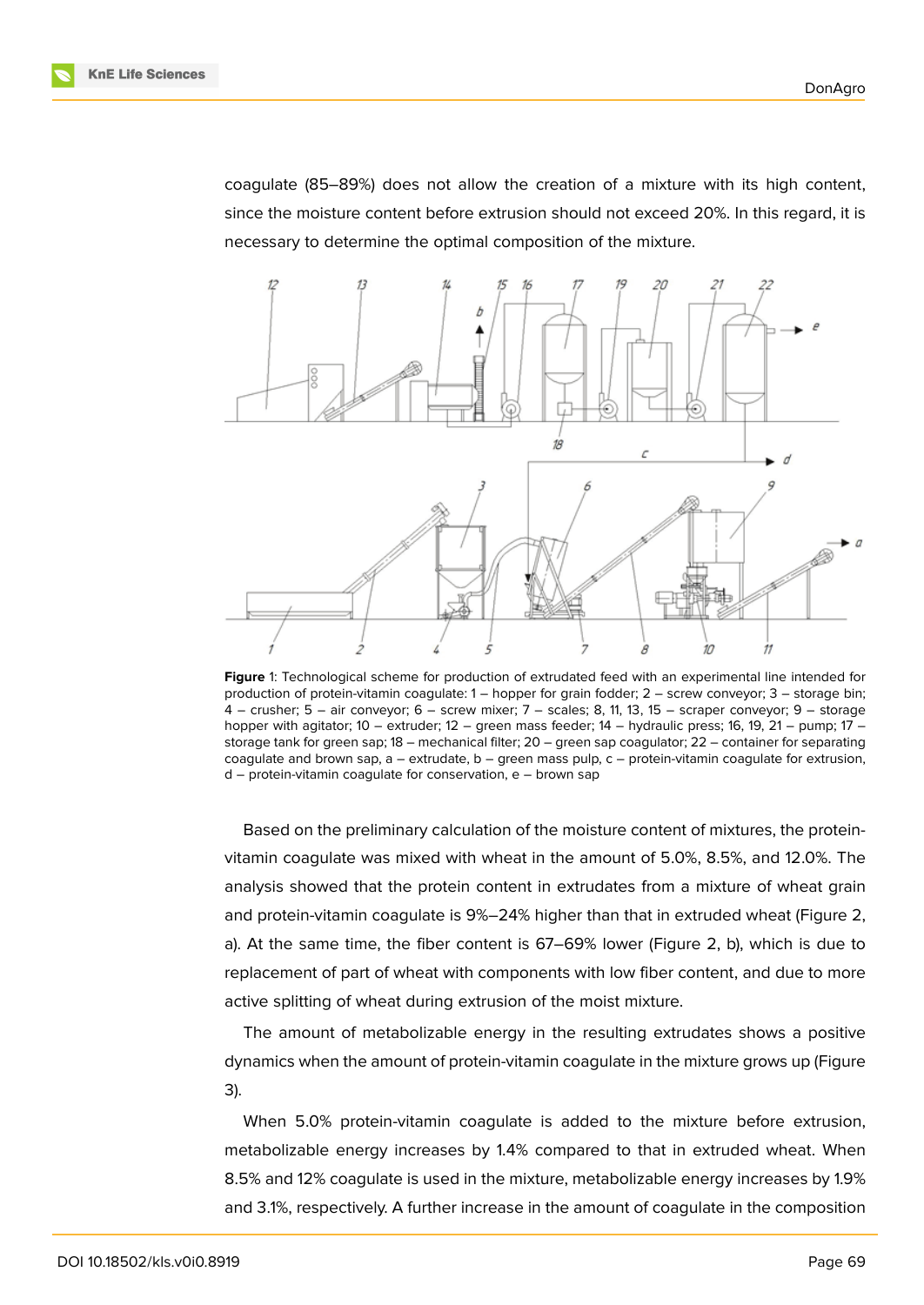

<span id="page-4-0"></span>**Figure** 2: The content of protein (a) and fiber (b) in extrudates: 1 – wheat grain; 2 – wheat grain with protein-vitamin coagulate (5%); 3 – wheat grain with protein-vitamin coagulate (8.5%); 4 – wheat grain with protein-vitamin coagulate (12%)



<span id="page-4-1"></span>**Figure** 3: Metabolizable energy of extrudates: 1 – wheat grain; 2 – wheat grain with protein-vitamin coagulate (5%); 3 – wheat grain with protein-vitamin coagulate (8.5%); 4 – wheat grain with protein-vitamin coagulate (12%).

of the extruded mixture is not reasonable, since the increased humidity makes the extrusion process unstable

## **4. Conclusion**

Thus, the proposed technology for producing extrudates using protein-vitamin coagulate is promising and provides feed and feed components with high protein content and metabolic energy. The optimal composition is a mixture of wheat grain and 12% protein-vitamin coagulate. Extrudates with the optimal ratio of components contain 17.69% protein and 14.61 MJ/kg of metabolic energy.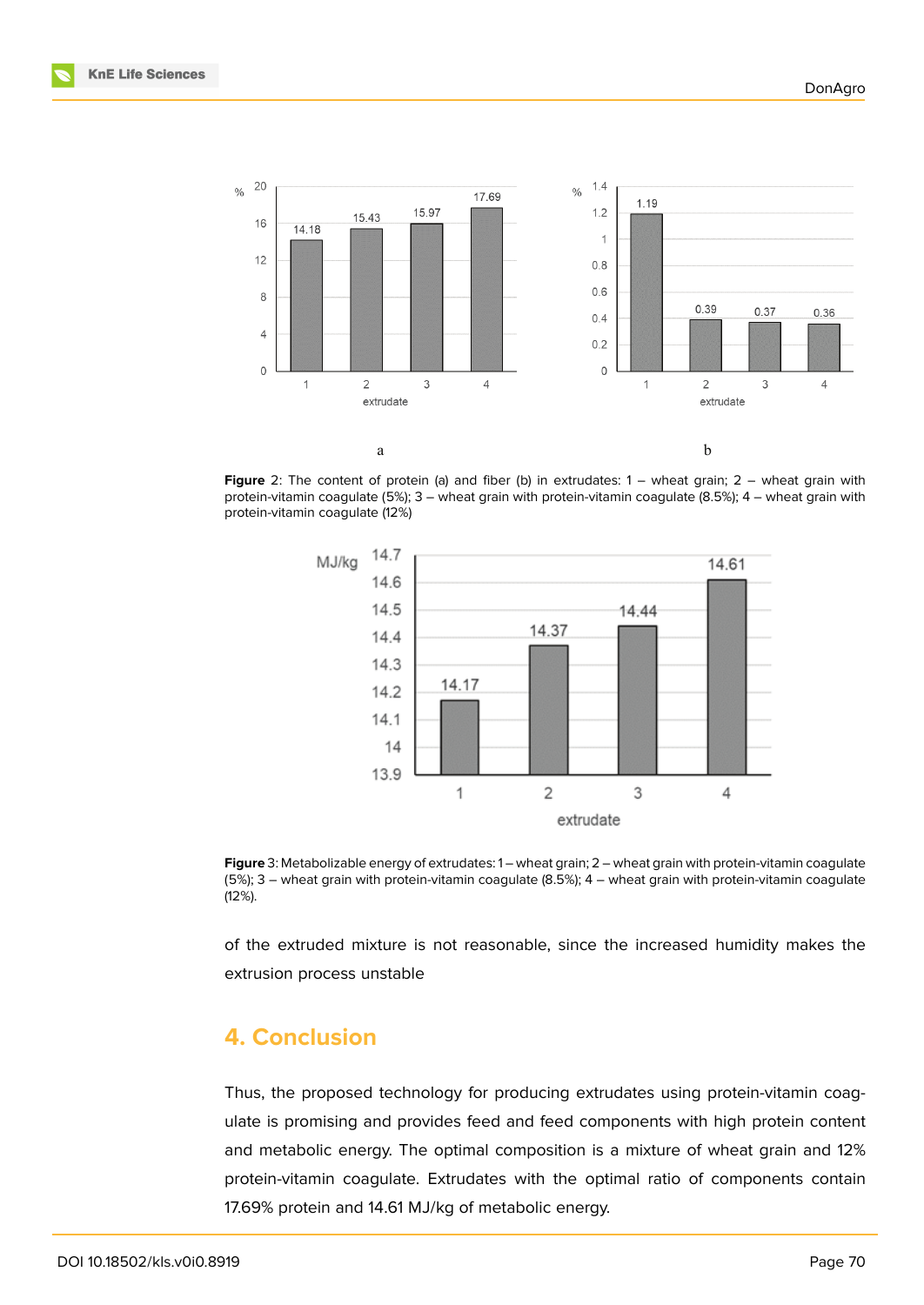

# **Acknowledgement**

The authors would like to thank their colleague for their contribution and support to the research. They are also thankful to all the reviewers who gave their valuable inputs to the manuscript and helped in completing the paper.

# **Conflict of Interest**

The authors have no conflicts of interest.

## **References**

- <span id="page-5-0"></span>[1] Thymi, S., *et al*. (2005). Structural Properties of Extruded Corn Starch. *Journal of Food Engineering,* vol. 68, pp. 519-526.
- [2] Pathania, S., *et al*. (2013). Optimization of Extrusion Processing Conditions for Preparation of an Instant Grain Base for use in Weaning Foods International. *Journal of Engineering Research and Applications,* vol. 3, issue 3, pp. 1040-1049.
- <span id="page-5-1"></span>[3] Ostrikov, A. N., *et al*. (2018). *Extrusion Technology.* St. Petersburg: Prospect nauki.
- [4] Afanasyev, V. A. (2002). *Theory and Practice of Special Processing of Grain Components in the Feed Technology.* Voronezh: Voronezh State University.
- <span id="page-5-2"></span>[5] Ostrikov, A. N., Abramov, O. V. and Rudometkin, A. S. (2004). *Extrusion in Food Technology.* St. Petersburg: GIORD.
- <span id="page-5-3"></span>[6] Ostrikov, A. N. and Vasilenko, V. N. (2011). Extruding Compound Feed: New Approaches and Perspectives. *Compound Feed,* vol. 8, pp. 39-42.
- [7] Fisinin, V. I. and Egorov, I. A. (2015). Modern Approaches to Feeding Highly Productive Poultry. *Poultry and Poultry Products.* vol. 3 pp. 27-9.
- <span id="page-5-4"></span>[8] Matyushev, V. V., *et al*. (2017). Use of Root and Tuber Crops in the Production of Extruded Feed. *Rural Machine Operator.* vol. 4, pp. 24-5.
- [9] Slavnov, E. V., *et al*. (2004). Influence of Extrusion Processing on Protein-Carbohydrate Components of Winter Rye Grain. *Perm Agrarian Bulletin.* vol. 11, pp. 421-423.
- [10] Frolov, D. I. (2016). Optimization of Mixtures with a Balanced Biochemical Composition and Possibilities for their Extrusion Innovative. *Technique and Technology* vol. 3, pp. 18-26.